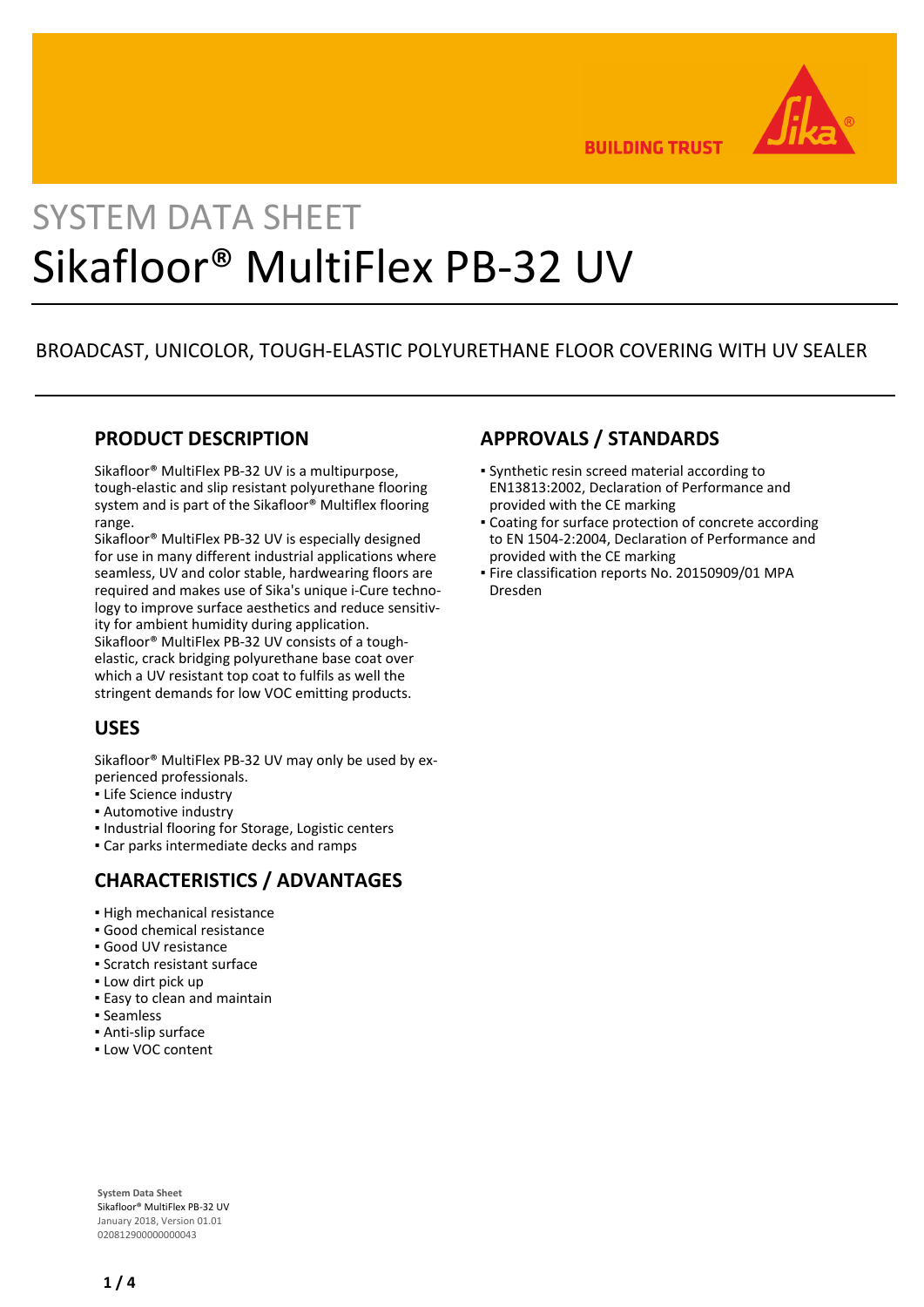**System Structure Sikafloor® MultiFlex PB-32 UV**



| Layer        | ัชช<br>Product                                              | Consumption                          |
|--------------|-------------------------------------------------------------|--------------------------------------|
| 1. Primer    | Sikafloor®-161                                              | $\sim$ 0.4 kg/m <sup>2</sup> /layer  |
| 2. Base coat | Sikafloor®-3240<br>(filled 1:0.5 with quartz                | $^{\sim}$ 1.8-2.0 kg/m <sup>2</sup>  |
|              | sand 0.06-0.3 mm)<br>+ Aggregate brodcast<br>$0.3 - 0.8$ mm | $^{\sim}$ 4.0 -5.0 kg/m <sup>2</sup> |
| 3. Top Coat  | Sikafloor®-359 N                                            | $^{\sim}$ 0.7–0.9 kg/m <sup>2</sup>  |

Consumptions are theoretical and do not include any wastage or additional materials needed due to poros-ity, substrate profile etc.

| <b>Chemical base</b>     | Polyurethane                              |  |
|--------------------------|-------------------------------------------|--|
| Appearance               | Slip resistant, matt finish               |  |
| Colour                   | Almost unlimited choice of colour shades. |  |
| <b>Nominal Thickness</b> | $\approx$ 3 mm                            |  |

#### **TECHNICAL INFORMATION**

| <b>Shore D Hardness</b>          | $^{\sim}$ 60 (7 days / 23 °C / 50 % r.h.)                                                                                                                              | (DIN 53505)        |  |
|----------------------------------|------------------------------------------------------------------------------------------------------------------------------------------------------------------------|--------------------|--|
| <b>Abrasion Resistance</b>       | $^{\sim}160$ mg (CS 10/1000/1000)                                                                                                                                      | (DIN 53109)        |  |
| <b>Tensile Strength</b>          | $\degree$ 14 N/mm <sup>2</sup> (14 days / 23 $\degree$ C / 50 % r.h.)                                                                                                  | (DIN EN ISO 527-2) |  |
| <b>Tensile Adhesion Strength</b> | $> 2.0$ N/mm <sup>2</sup>                                                                                                                                              | (EN 13892-8)       |  |
| <b>Reaction to Fire</b>          | $Bfl-S1$                                                                                                                                                               | (EN 13501-1)       |  |
| <b>Chemical Resistance</b>       | Sikafloor <sup>®</sup> MultiFlex PB-32 UV always has to be sealed with Sikafloor <sup>®</sup> -359N<br>therefore, refer to the chemical resistance of Sikafloor®-359N. |                    |  |
| Skid / Slip Resistance           | R <sub>10</sub> / R <sub>11</sub>                                                                                                                                      | (DIN 51130)        |  |

### **APPLICATION INFORMATION**

| <b>Product Temperature</b>     | +10 °C min. $/$ +30 °C max.                                                                                                                                                                       |
|--------------------------------|---------------------------------------------------------------------------------------------------------------------------------------------------------------------------------------------------|
| <b>Ambient Air Temperature</b> | +10 °C min. $/$ +30 °C max.                                                                                                                                                                       |
| <b>Relative Air Humidity</b>   | 80 % max.                                                                                                                                                                                         |
| <b>Dew Point</b>               | Beware of condensation!<br>The substrate and uncured floor must be at least 3 °C above dew point to<br>reduce the risk of condensation or other disturbance of the surface on the<br>floor finish |

**System Data Sheet** Sikafloor® MultiFlex PB-32 UV January 2018, Version 01.01 020812900000000043



**BUILDING TRUST**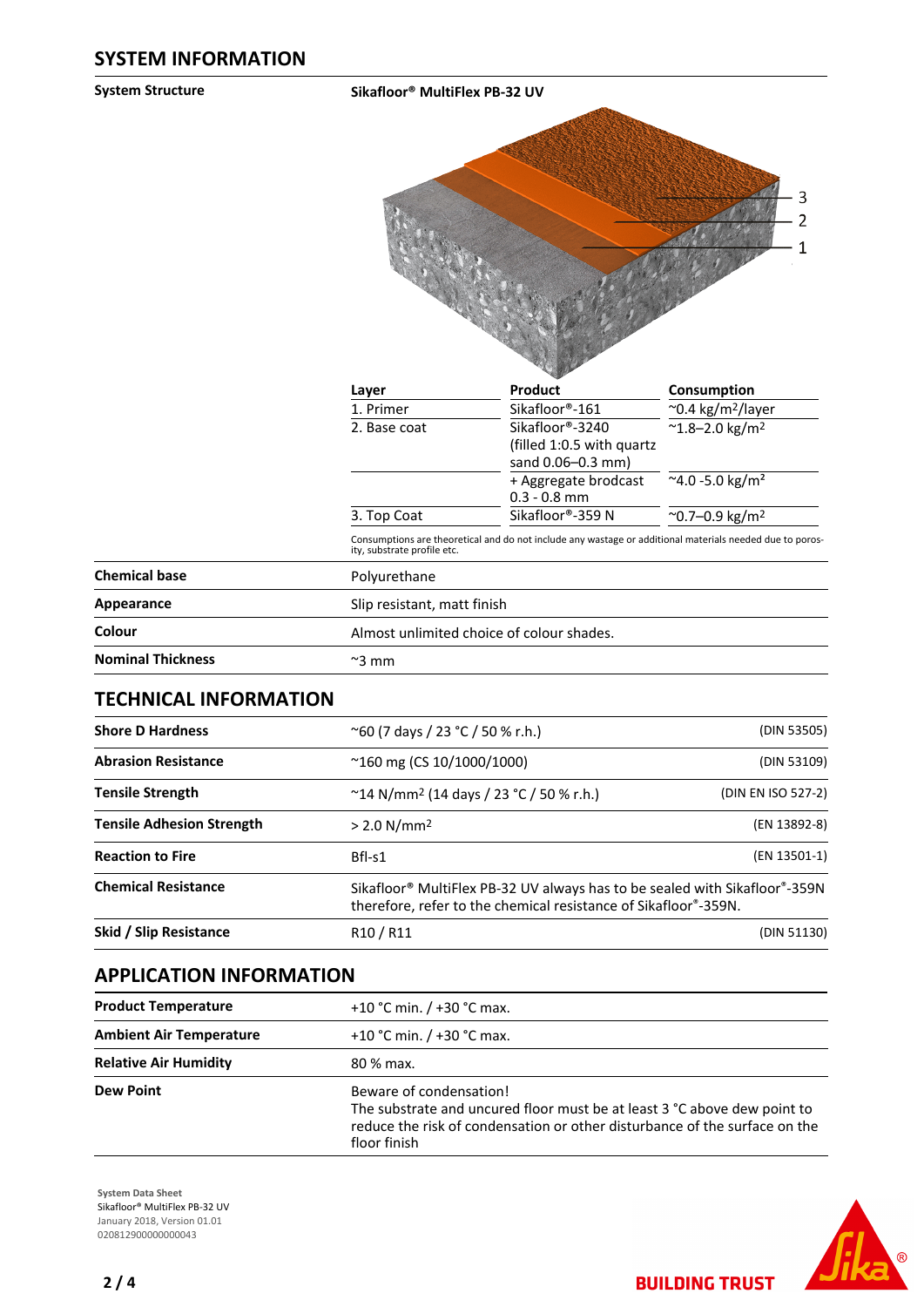| +10 °C min. $/$ +30 °C max.                                                                                                                                                                                                                                                 |                     |                  |                                                                                               |
|-----------------------------------------------------------------------------------------------------------------------------------------------------------------------------------------------------------------------------------------------------------------------------|---------------------|------------------|-----------------------------------------------------------------------------------------------|
| Sikafloor <sup>®</sup> MultiFlex PB-32 UV can be installed on substrates with moisture<br>content of max. 4 % (checked by Tramex). The substrate needs to be vis-<br>ibly dry and have adequate pull-off strength min 1.5 N/mm <sup>2</sup> . Check for<br>rising moisture. |                     |                  |                                                                                               |
| <b>Temperature</b>                                                                                                                                                                                                                                                          | <b>Foot traffic</b> | Light traffic    | <b>Full cure</b>                                                                              |
| $+15 °C$                                                                                                                                                                                                                                                                    | $\approx$ 48 hours  | $\approx$ 5 days | $\approx$ 10 days                                                                             |
| $+20 °C$                                                                                                                                                                                                                                                                    | $\approx$ 24 hours  | $\approx$ 3 days | $\approx$ 7 days                                                                              |
| $+30 °C$                                                                                                                                                                                                                                                                    | $\approx$ 16 hours  | $\sim$ 2 days    | $\approx$ 3 days                                                                              |
|                                                                                                                                                                                                                                                                             |                     |                  |                                                                                               |
|                                                                                                                                                                                                                                                                             |                     |                  | Note: Times are approximate and will be affected by changing ambient and substrate conditions |

#### **PRODUCT INFORMATION**

| Packaging                 | Please refer to the individual Product Data Sheets |  |
|---------------------------|----------------------------------------------------|--|
| <b>Shelf Life</b>         | Please refer to the individual Product Data Sheets |  |
| <b>Storage Conditions</b> | Please refer to the individual Product Data Sheets |  |

### **MAINTENANCE**

#### **CLEANING**

Please refer to the Sikafloor® Cleaning Regime

# **FURTHER DOCUMENTS**

#### **Substrate quality & Preparation**

Please refer to Sika Information Manual: "Evaluation and preparation of surfaces for flooring systems".

#### **Application instructions**

Please refer to Sika Information Manual: "Mixing & Application of flooring systems".

#### **Maintenance**

Please refer to "Sikafloor® Cleaning regime".

# **LIMITATIONS**

- Freshly applied Sikafloor® products must be protec-▪ ted from damp, condensation and water for at least 24 hours.
- Uncured material reacts in contact with water (foam-▪ ing).
- **.** During application care must be taken that no sweat drops into fresh Sikafloor® products (wear head and wrist bands).
- **For exact color matching, ensure the Sikafloor®** product in each area is applied from the same control batch number.
- Under certain conditions, underfloor heating or high ambient temperatures combined with high point loading, may lead to imprints in the resin.
- If heating is required do not use gas, oil, paraffin or other fossil fuel heaters, these produce large quantities of both CO2 and H2O water vapour, which may adversely affect the finish. For heating use only electric powered warm air blower systems.

# **VALUE BASE**

All technical data stated in this Product Data Sheet are based on laboratory tests. Actual measured data may

**System Data Sheet** Sikafloor® MultiFlex PB-32 UV January 2018, Version 01.01 020812900000000043

vary due to circumstances beyond our control.

### **LOCAL RESTRICTIONS**

Please note that as a result of specific local regulations the performance of this product may vary from country to country. Please consult the local Product Data Sheet for the exact description of the application fields.

# **ECOLOGY, HEALTH AND SAFETY**

For information and advice on the safe handling, storage and disposal of chemical products, users shall refer to the most recent Safety Data Sheet (SDS) containing physical, ecological, toxicological and other safety-related data.

# **LEGAL NOTES**

The information, and, in particular, the recommendations relating to the application and end-use of Sika products, are given in good faith based on Sika's current knowledge and experience of the products when properly stored, handled and applied under normal conditions in accordance with Sika's recommendations. In practice, the differences in materials, substrates and actual site conditions are such that no warranty in respect of merchantability or of fitness for a particular purpose, nor any liability arising out of any legal relationship whatsoever, can be inferred either from this information, or from any written recommendations, or from any other advice offered. The user of the product must test the product's suitability for the intended application and purpose. Sika reserves the right to change the properties of its products. The proprietary rights of third parties must be observed. All orders are accepted subject to our current terms of sale and delivery. Users must always refer to the most recent issue of the local Product Data Sheet for the product concerned, copies of which will be supplied on request.

**BUILDING TRUST**